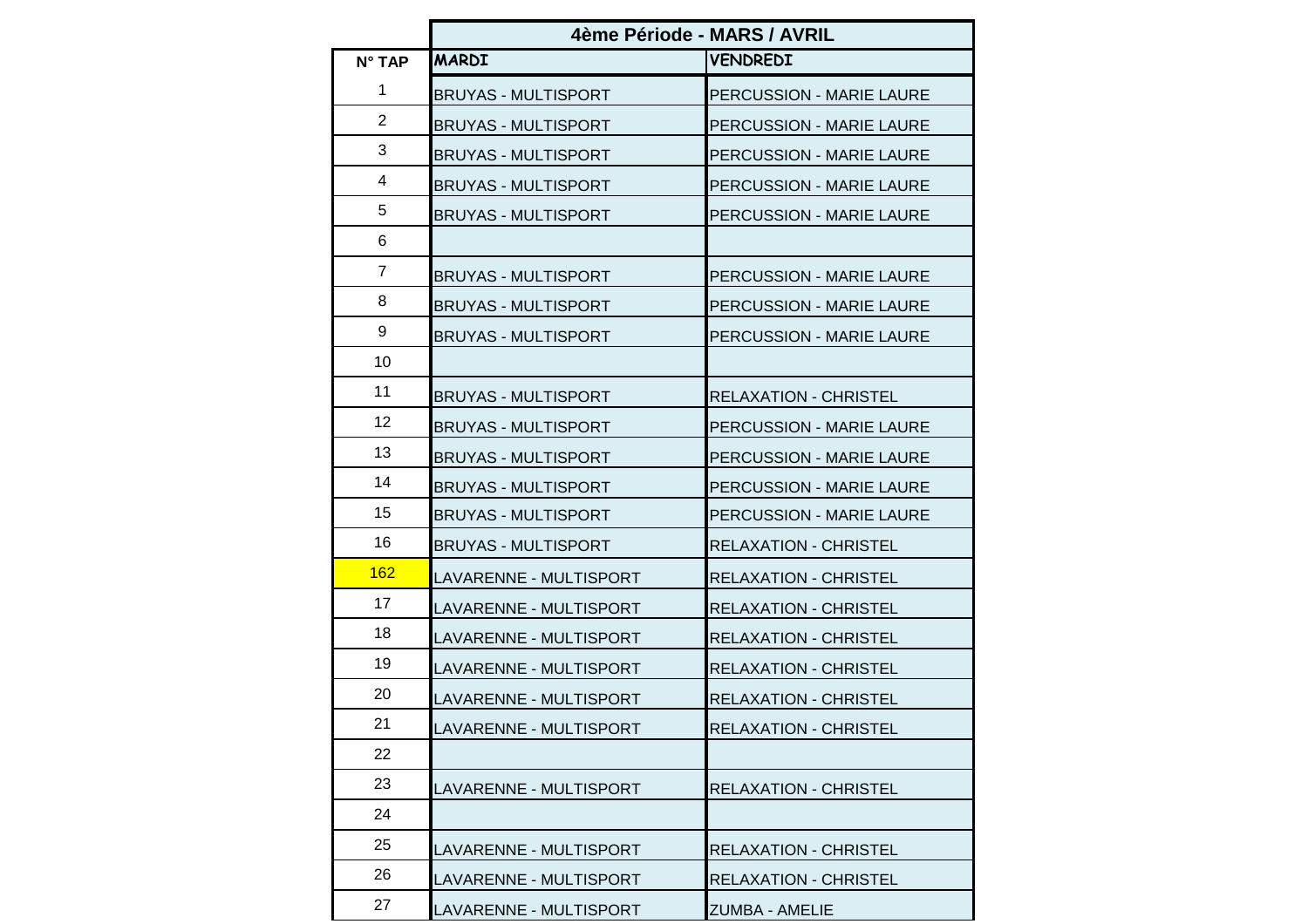|                 | 4ème Période - MARS / AVRIL |                            |
|-----------------|-----------------------------|----------------------------|
| $N^{\circ}$ TAP | <b>MARDI</b>                | <b>VENDREDI</b>            |
| 28              | LAVARENNE - MULTISPORT      |                            |
| 29              | LAVARENNE - MULTISPORT      | <b>ZUMBA - AMELIE</b>      |
|                 |                             |                            |
| 30              | LAVARENNE - MULTISPORT      | ZUMBA - AMELIE             |
| 31              |                             | <b>ZUMBA - AMELIE</b>      |
| 32              |                             |                            |
| 33              | LAVARENNE - MULTISPORT      | ZUMBA - AMELIE             |
| 34              | <b>HAND - BENOIT</b>        | <b>ZUMBA - AMELIE</b>      |
| 35              | <b>HAND - BENOIT</b>        | ZUMBA - AMELIE             |
| 36              |                             |                            |
| 37              | HAND - BENOIT               | <b>ZUMBA - AMELIE</b>      |
| 38              | <b>HAND - BENOIT</b>        |                            |
| 39              | <b>HAND - BENOIT</b>        | <b>ZUMBA - AMELIE</b>      |
| 40              | <b>HAND - BENOIT</b>        | ZUMBA - AMELIE             |
| 41              | HAND - BENOIT               | ZUMBA - AMELIE             |
| 42              | <b>HAND - BENOIT</b>        | LAVARENNE - MULTISPORT     |
| 43              | <b>HAND - BENOIT</b>        | LAVARENNE - MULTISPORT     |
| 44              |                             | LAVARENNE - MULTISPORT     |
| 45              | <b>HAND - BENOIT</b>        | LAVARENNE - MULTISPORT     |
| 46              |                             | LAVARENNE - MULTISPORT     |
| 47              | <b>HAND - BENOIT</b>        | LAVARENNE - MULTISPORT     |
| 48              | <b>HAND - BENOIT</b>        | LAVARENNE - MULTISPORT     |
| 49              | <b>HAND - BENOIT</b>        |                            |
| 50              | HAND - BENOIT               | LAVARENNE - MULTISPORT     |
| 51              | <b>JEUX - AURELIE</b>       | LAVARENNE - MULTISPORT     |
| 52              | <b>JEUX - AURELIE</b>       | LAVARENNE - MULTISPORT     |
| 53              |                             | LAVARENNE - MULTISPORT     |
| 54              | <b>JEUX - AURELIE</b>       | <b>BRUYAS - MULTISPORT</b> |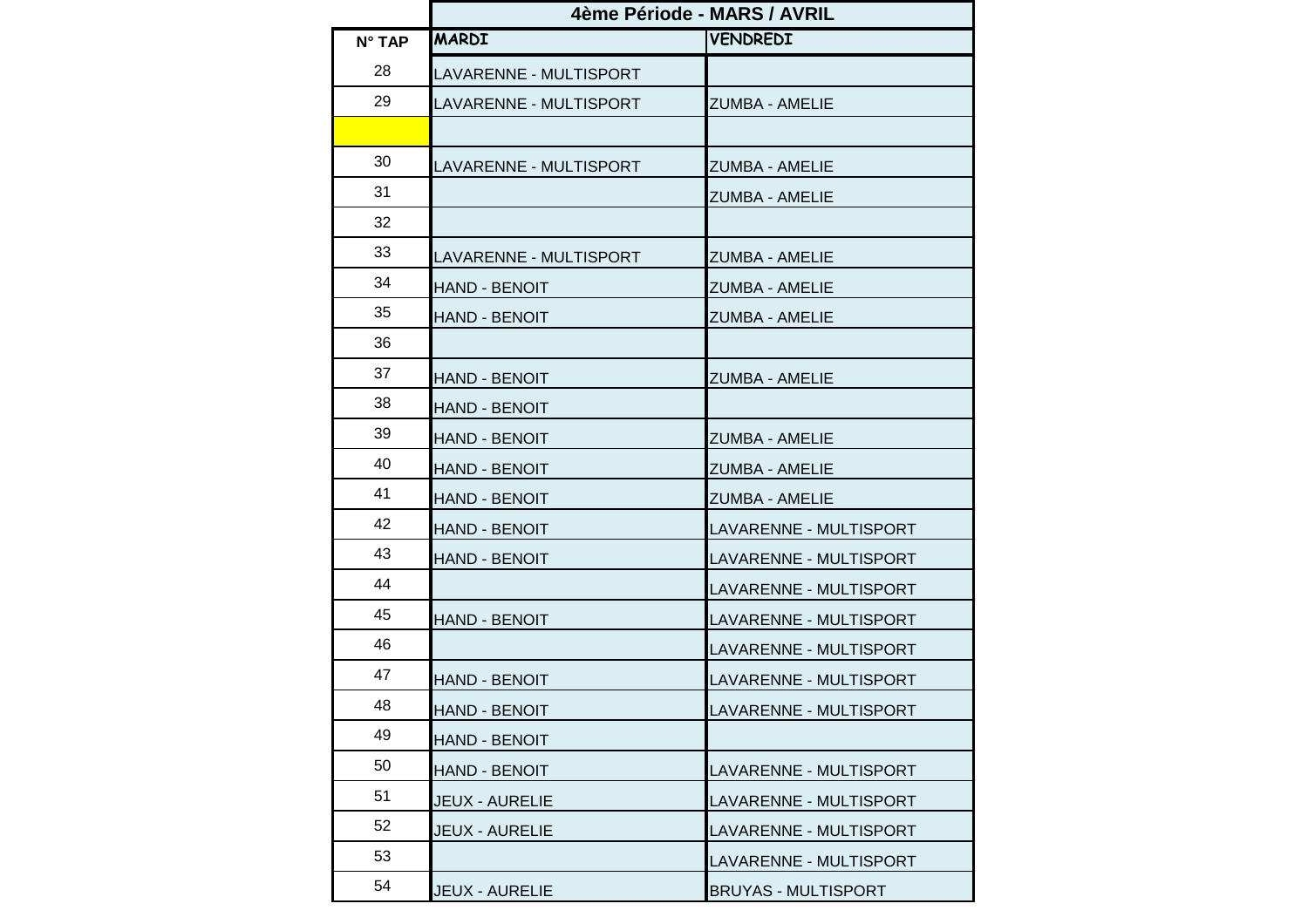|        | 4ème Période - MARS / AVRIL         |                                |
|--------|-------------------------------------|--------------------------------|
| N° TAP | <b>MARDI</b>                        | <b>VENDREDI</b>                |
| 55     | JEUX - AURELIE                      | <b>BRUYAS - MULTISPORT</b>     |
| 56     | JEUX - AURELIE                      | <b>BRUYAS - MULTISPORT</b>     |
| 57     | JEUX - AURELIE                      |                                |
| 58     | <b>JEUX - AURELIE</b>               | <b>BRUYAS - MULTISPORT</b>     |
| 59     |                                     |                                |
| 60     | JEUX - AURELIE                      | <b>BRUYAS - MULTISPORT</b>     |
| 61     | JEUX - AURELIE                      | <b>BRUYAS - MULTISPORT</b>     |
| 62     | JEUX - AURELIE                      | <b>BRUYAS - MULTISPORT</b>     |
| 63     | JEUX - AURELIE                      | <b>BRUYAS - MULTISPORT</b>     |
| 64     | JEUX - AURELIE                      | <b>BRUYAS - MULTISPORT</b>     |
| 65     | JEUX - AURELIE                      | <b>BRUYAS - MULTISPORT</b>     |
| 66     | <b>JEUX - AURELIE</b>               | <b>BRUYAS - MULTISPORT</b>     |
| 67     | LOISIRS CREATIFS - DOMINIQUE        | <b>BUT AMERICAIN - GREGORY</b> |
| 68     | LOISIRS CREATIFS - DOMINIQUE        | <b>BUT AMERICAIN - GREGORY</b> |
| 69     | LOISIRS CREATIFS - DOMINIQUE        | <b>BUT AMERICAIN - GREGORY</b> |
| 70     | LOISIRS CREATIFS - DOMINIQUE        | LANGUE - CINZIA                |
| 71     | LOISIRS CREATIFS - DOMINIQUE        | LANGUE - CINZIA                |
| 72     | LOISIRS CREATIFS - DOMINIQUE        | LANGUE - CINZIA                |
| 73     | LOISIRS CREATIFS - DOMINIQUE        | <b>JEUX - AURELIE</b>          |
| 74     | LOISIRS CREATIFS - DOMINIQUE        | LANGUE - CINZIA                |
| 75     | LOISIRS CREATIFS - DOMINIQUE        | <b>JEUX - AURELIE</b>          |
| 76     | <b>LOISIRS CREATIFS - DOMINIQUE</b> | <b>JEUX - AURELIE</b>          |
| 77     | LOISIRS CREATIFS - DOMINIQUE        | <b>BUT AMERICAIN - GREGORY</b> |
| 78     | LOISIRS CREATIFS - DOMINIQUE        | <b>JEUX - AURELIE</b>          |
| 79     | <b>LIVRES - NADEGE</b>              | <b>JEUX - AURELIE</b>          |
| 80     | <b>LIVRES - NADEGE</b>              | <b>JEUX - AURELIE</b>          |
| 81     | <b>LIVRES - NADEGE</b>              | <b>JEUX - AURELIE</b>          |
| 82     | <b>LIVRES - NADEGE</b>              | <b>JEUX - AURELIE</b>          |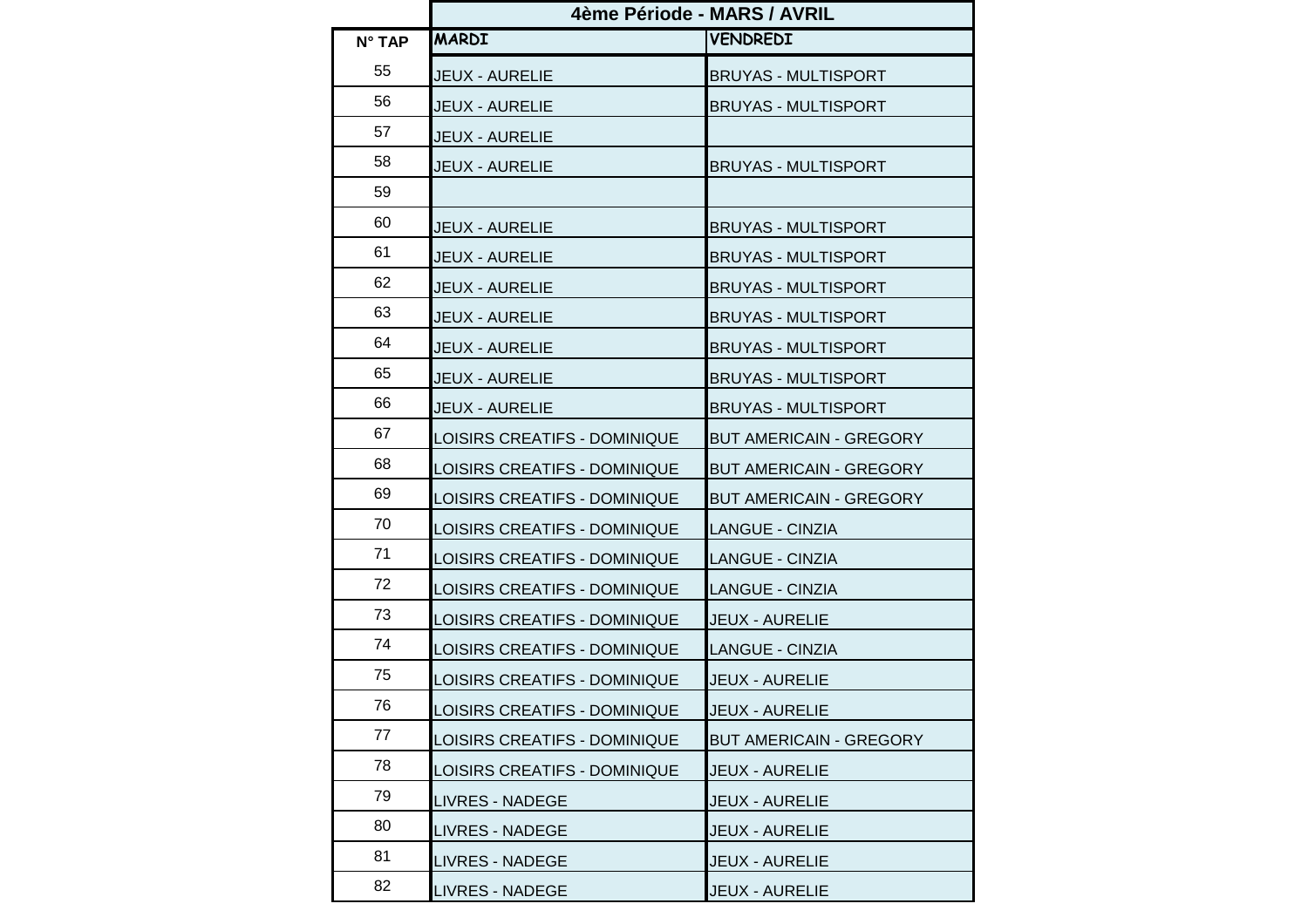|                 | 4ème Période - MARS / AVRIL |                                |
|-----------------|-----------------------------|--------------------------------|
| $N^{\circ}$ TAP | <b>MARDI</b>                | <b>VENDREDI</b>                |
| 83              | <b>LIVRES - NADEGE</b>      | <b>LANGUE - CINZIA</b>         |
| 84              | <b>LIVRES - NADEGE</b>      | <b>LANGUE - CINZIA</b>         |
| 85              | <b>LIVRES - NADEGE</b>      | <b>LANGUE - CINZIA</b>         |
| 86              |                             |                                |
| 163             | <b>LIVRES - NADEGE</b>      | <b>LANGUE - CINZIA</b>         |
|                 | <b>LIVRES - NADEGE</b>      | <b>LANGUE - CINZIA</b>         |
| 87              |                             |                                |
| 88              | <b>LIVRES - NADEGE</b>      | <b>LANGUE - CINZIA</b>         |
| 89              | <b>LIVRES - NADEGE</b>      | <b>BUT AMERICAIN - GREGORY</b> |
| 90              |                             |                                |
| 91              |                             |                                |
| 92              |                             |                                |
| 93              | <b>LIVRES - NADEGE</b>      | <b>BUT AMERICAIN - GREGORY</b> |
| 94              | <b>LIVRES - NADEGE</b>      | <b>BUT AMERICAIN - GREGORY</b> |
| 95              | LANGUE - CINZIA             | BUT AMERICAIN - GREGORY        |
| 96              | <b>LANGUE - CINZIA</b>      | LOISIRS CREATIFS - DOMINIQUE   |
| 97              | <b>LANGUE - CINZIA</b>      | LOISIRS CREATIFS - DOMINIQUE   |
| 98              | <b>LANGUE - CINZIA</b>      | LOISIRS CREATIFS - DOMINIQUE   |
| 99              | <b>LANGUE - CINZIA</b>      | LOISIRS CREATIFS - DOMINIQUE   |
| 100             | <b>LANGUE - CINZIA</b>      | LOISIRS CREATIFS - DOMINIQUE   |
| 101             | <b>LANGUE - CINZIA</b>      | LOISIRS CREATIFS - DOMINIQUE   |
| 102             | <b>LANGUE - CINZIA</b>      | LOISIRS CREATIFS - DOMINIQUE   |
| 103             | <b>LANGUE - CINZIA</b>      | <b>BUT AMERICAIN - GREGORY</b> |
| 104             | <b>LANGUE - CINZIA</b>      | <b>BUT AMERICAIN - GREGORY</b> |
| 105             | <b>LANGUE - CINZIA</b>      | <b>BUT AMERICAIN - GREGORY</b> |
| 106             | <b>LANGUE - CINZIA</b>      | LOISIRS CREATIFS - DOMINIQUE   |
| 107             | ZUMBA - AMELIE              | FOOT - VILAIN                  |
| 108             | ZUMBA - AMELIE              | <b>FOOT - VILAIN</b>           |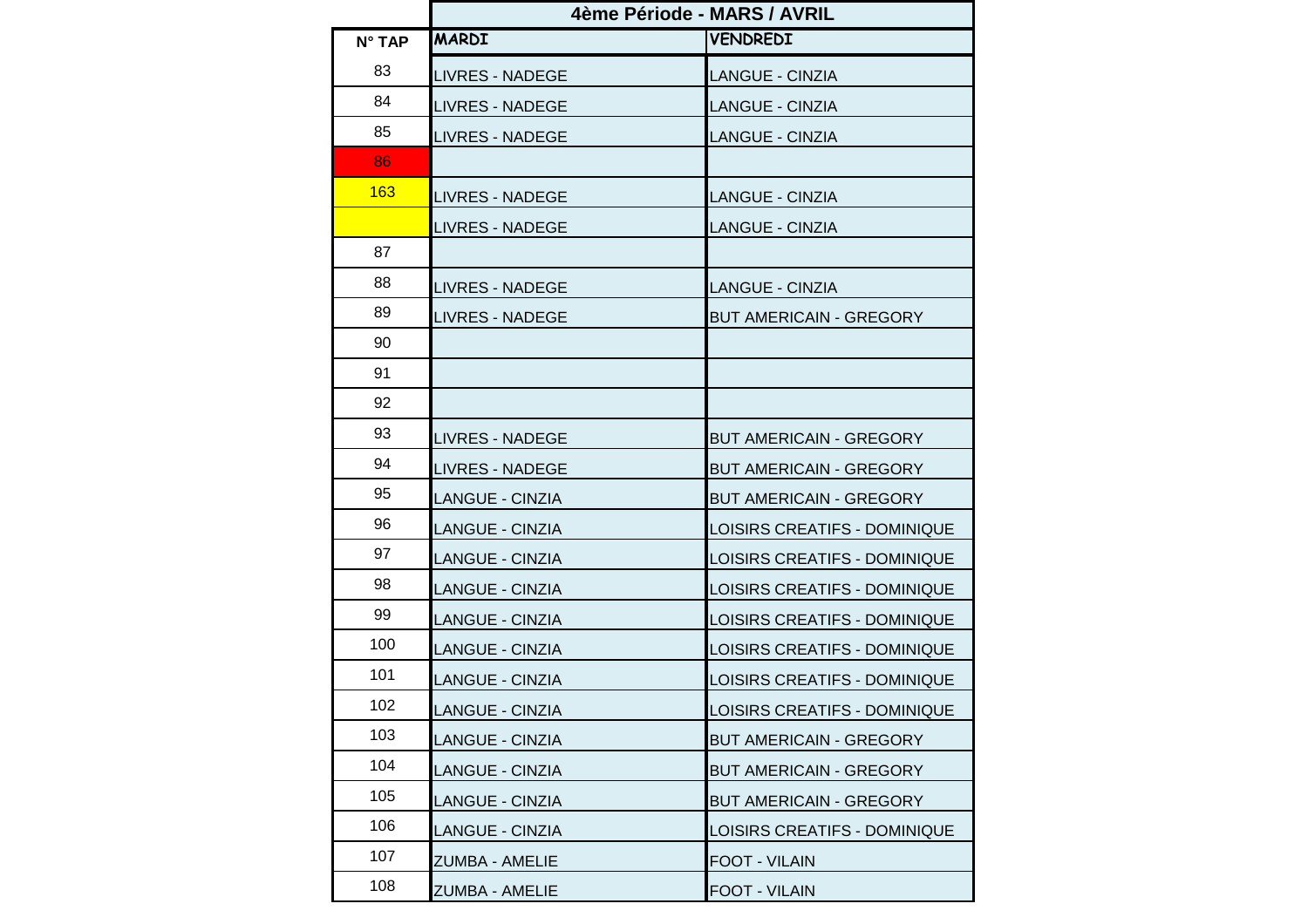|                 | 4ème Période - MARS / AVRIL    |                              |
|-----------------|--------------------------------|------------------------------|
| $N^{\circ}$ TAP | <b>MARDI</b>                   | <b>VENDREDI</b>              |
| 109             |                                |                              |
| 110             | ZUMBA - AMELIE                 | <b>FOOT - VILAIN</b>         |
| 111             | ZUMBA - AMELIE                 | <b>FOOT - VILAIN</b>         |
| 112             | ZUMBA - AMELIE                 |                              |
| 113             | <b>ZUMBA - AMELIE</b>          | <b>FOOT - VILAIN</b>         |
| 114             | ZUMBA - AMELIE                 | LOISIRS CREATIFS - DOMINIQUE |
| 115             |                                | LOISIRS CREATIFS - DOMINIQUE |
| 116             | <b>ZUMBA - AMELIE</b>          | TRAPIER - MULTISPORT         |
| 117             |                                | TRAPIER - MULTISPORT         |
| 118             | <b>ZUMBA - AMELIE</b>          | TRAPIER - MULTISPORT         |
| 119             | ZUMBA - AMELIE                 | TRAPIER - MULTISPORT         |
| 120             | <b>ZUMBA - AMELIE</b>          | TRAPIER - MULTISPORT         |
| 121             |                                | TRAPIER - MULTISPORT         |
| 122             | ZUMBA - AMELIE                 | TRAPIER - MULTISPORT         |
| 123             | ZUMBA - AMELIE                 | TRAPIER - MULTISPORT         |
| 124             |                                | TRAPIER - MULTISPORT         |
| 125             |                                |                              |
| 126             |                                |                              |
| 127             | <b>BUT AMERICAIN - GREGORY</b> | TRAPIER - MULTISPORT         |
| 128             |                                | TRAPIER - MULTISPORT         |
| 129             |                                | TRAPIER - MULTISPORT         |
| 130             | <b>BUT AMERICAIN - GREGORY</b> | TRAPIER - MULTISPORT         |
| 131             | <b>BUT AMERICAIN - GREGORY</b> | TRAPIER - MULTISPORT         |
| 132             | <b>BUT AMERICAIN - GREGORY</b> | TRAPIER - MULTISPORT         |
| 133             | <b>BUT AMERICAIN - GREGORY</b> | TRAPIER - MULTISPORT         |
| 134             | <b>BUT AMERICAIN - GREGORY</b> | TRAPIER - MULTISPORT         |
| 135             |                                |                              |
| 136             |                                |                              |